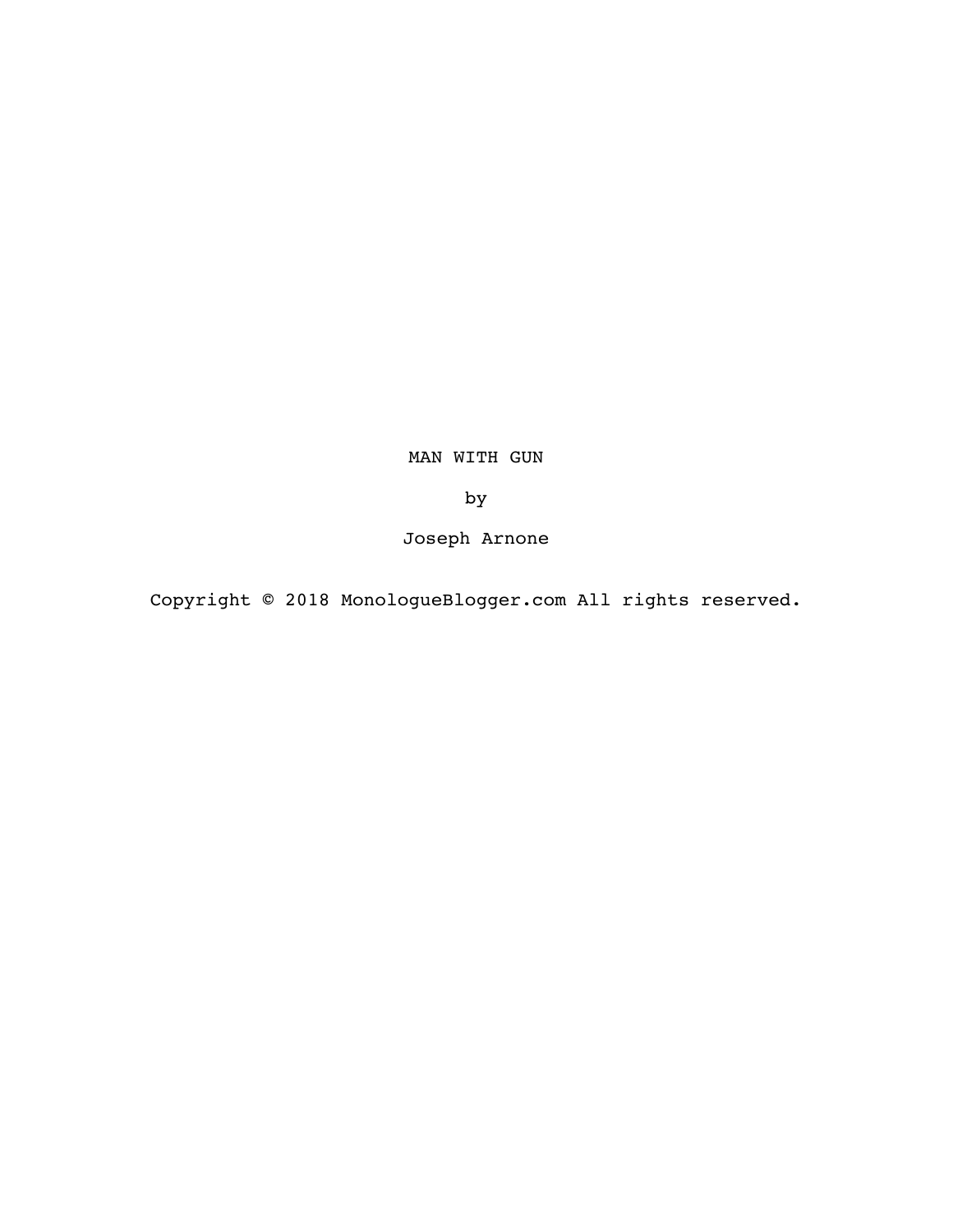INT. STARLIGHT DINER - BROAD DAYLIGHT

JACK waves a gun and RUSSEL holds a laundry bag.

JACK Alright, everybody! This is a robbery! My name's Jack and we want your money.

RUSSEL Dude, what?

JACK Don't worry, I got this.

RUSSEL Don't announce your name you stupid asshole.

JACK Hey Russel, it's a psychological strategy.

RUSSEL You are so stupid!

JACK

Be quiet! I'm the man with the gun. So, shut your pie hole and please allow for this robbery to commence. (to people in diner) Sorry folks, as I was saying before my partner in crime rudely interrupted, was that we want your cash and jewelry. Not your credit cards cause that shit gets traced. Russel is going around with an overpriced laundry bag we bought next-door, so don't do your laundry there and place your items calmly in the bag.

Russel reaches a feisty elderly lady.

LADY I'm not giving you shit.

RUSSEL

What?

LADY

Want my hearing aid? You heard me dipshit. I'm not giving you shit.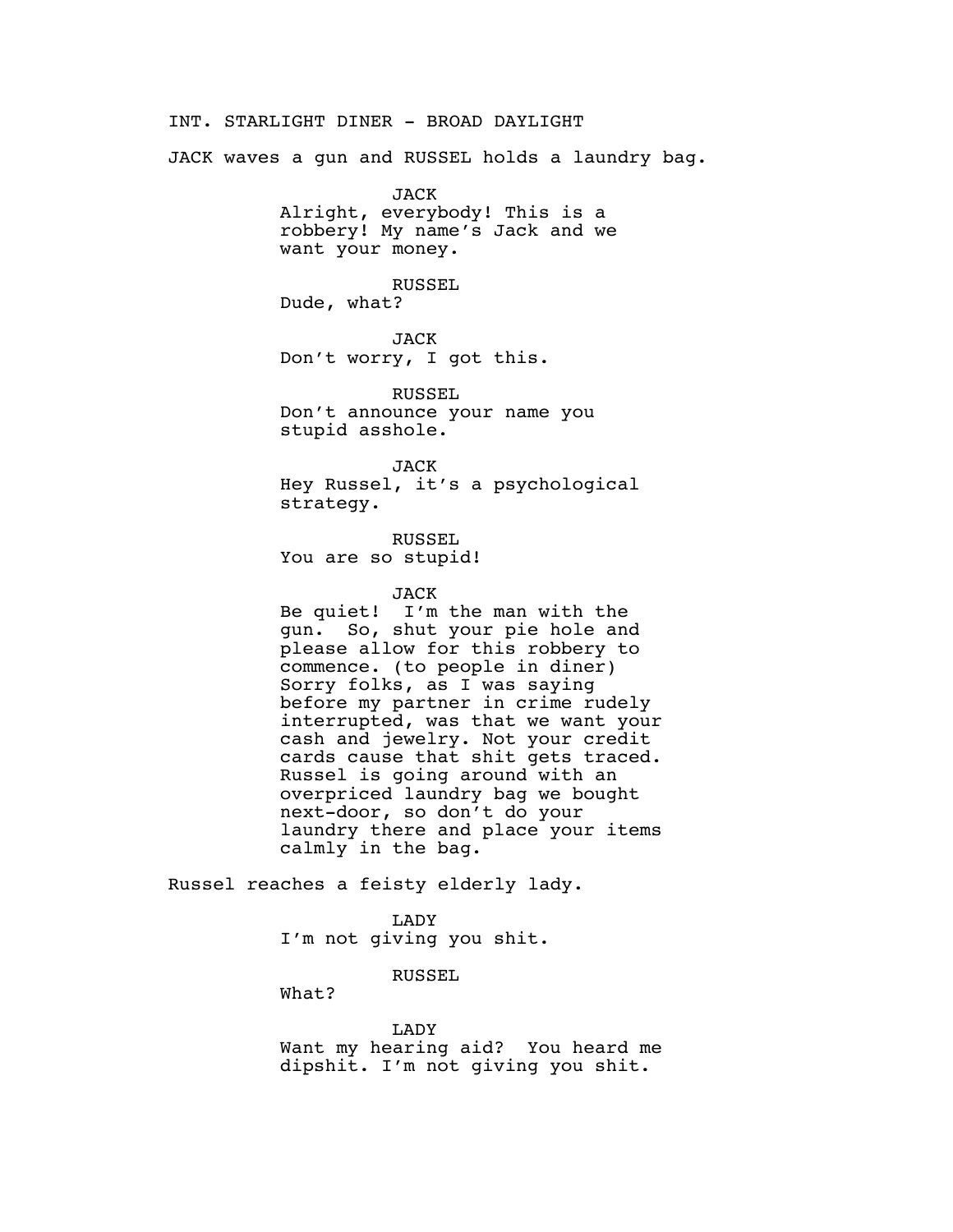JACK (TO RUSSEL) What's the problem?

RUSSEL (TO JACK) She says she won't give me shit.

JACK Okay, fine, just move on, move on, bro.

Lady starts laughing at Russel.

LADY

Bitch.

RUSSEL Screw you, lady.

JACK Stop talking, hurry up!

LADY I'll kick your ass.

RUSSEL

Yeah, okay.

Lady stands up.

LADY You see this diamond ring. (she waves her ring in the air) I bet you can't take it from me.

RUSSEL

I bet I can.

LADY

Try me.

Lady starts bouncing up and down like a pro boxer, with her hands up ready to fist fight.

> RUSSEL Oh, yeah? You want some of this? You want to try this?

JACK Russel! Are you insane?!

Lady pops a punch in Russel's face. Russel staggers back.

LADY

Bitch.